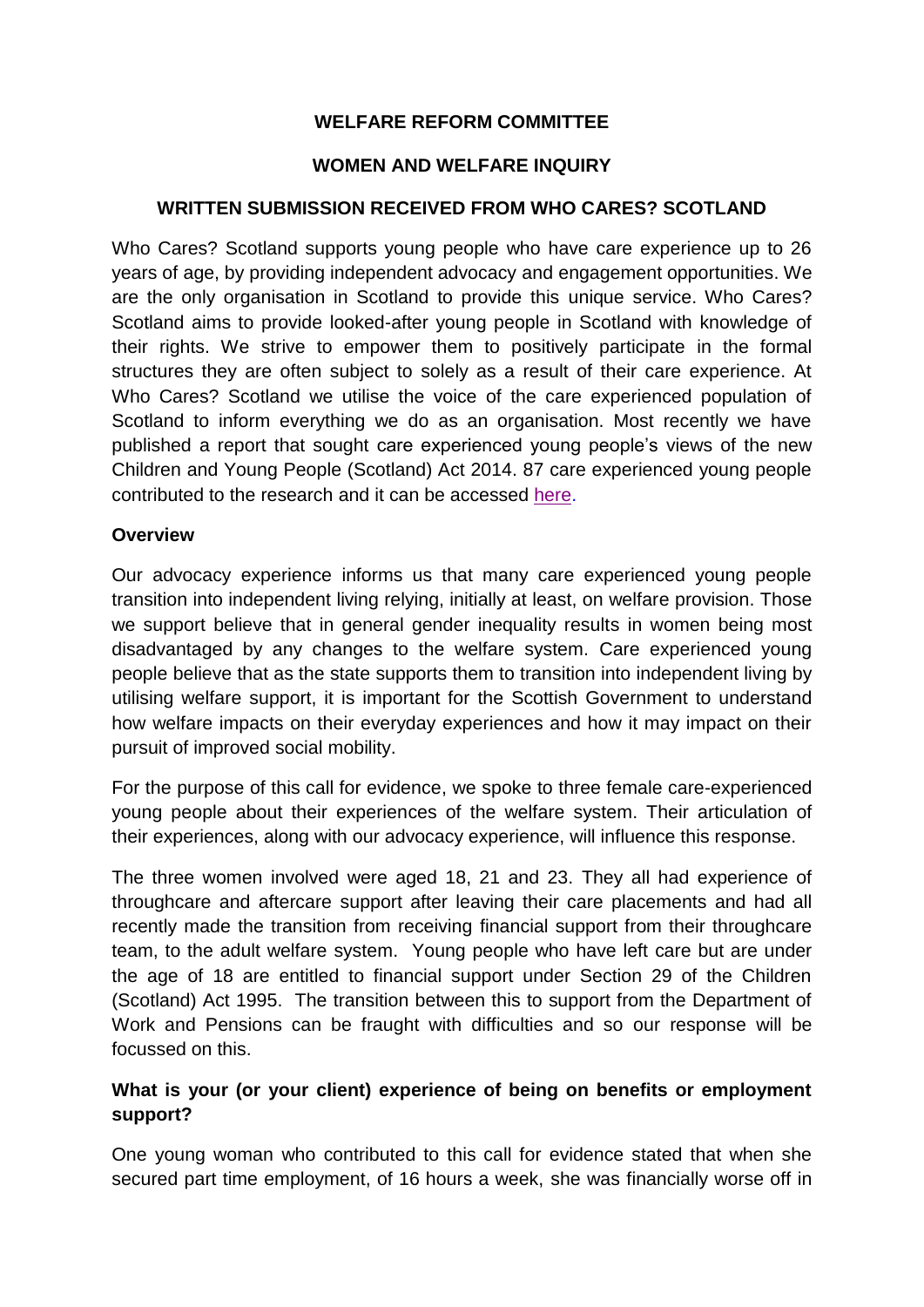comparison to when she solely relied on welfare. She sought financial advice and was advised that due to the eligibility criteria of job seekers allowance, she reduced her hours of work to 13 per week in order to increase the financial support she received. The young person felt frustrated by this, but thought it was essential to ensure that she was financially able to meet her basic needs.

Our advocacy experience informs that this can be a common dilemma for those we support. It also tells us that it can be difficult for care experienced young people to navigate the welfare system. Care experienced young people can experience financial hardship in their pursuit of employment, training and education. Our advocates explain that opportunities that other young people may ordinarily welcome may be perceived as posing a potential financial risk to them, and may result in young people not taking up such opportunities. If these experiences are not fully understood, structural barriers will continue to impede on this group of young people's pursuit of a life independent of state support.

All three of the young woman stressed that the main difficulty they experience, in relation to the provision of welfare support, was the lack of preparation they received to prepare them for independent living. Their corporate parents failed to adequately prepare them to manage their own finances or inform them of the reality of having to live on state benefits. Each of the women stated that engagement with the Department of Work and Pensions could be particularly difficult due to the lack of preparation afforded to them prior to turning 18. This lack of preparation included lack of bank accounts or formal identification which when made receiving their benefits, particularly difficult. They described feeling judged by DWP staff when they explained they did not possess any formal identification, or that they did not have a bank account. The embarrassment they felt as a result appeared to impact the young people more than the greater difficulty of pursuing receipt of entitled support. It was suggested that a Job Centre, or a Skills Development Scotland advisor, should be allocated to each care leaver when they are preparing to transition out of the care system. This dedicated transition support would ensure greater awareness of the experiences of this population.

At Who Cares? Scotland the views expressed by the three young people would appear to be consistent with the experiences of our advocacy workers. Our advocacy workers state that the transition from the care system can be extremely difficult for a young person to go through. At times it can be rushed and too often young people leave ill prepared for independent living. Females can, at times, be more vulnerable if this transition is not managed effectively. We have learned from our advocates that these young women can be at risk of further difficulties if they seek or find support from unsuitable groups or adults. Serious case reviews continually highlight the vulnerability of care experienced females, and the risk they may be exposed to if they are not appropriately supported by the state.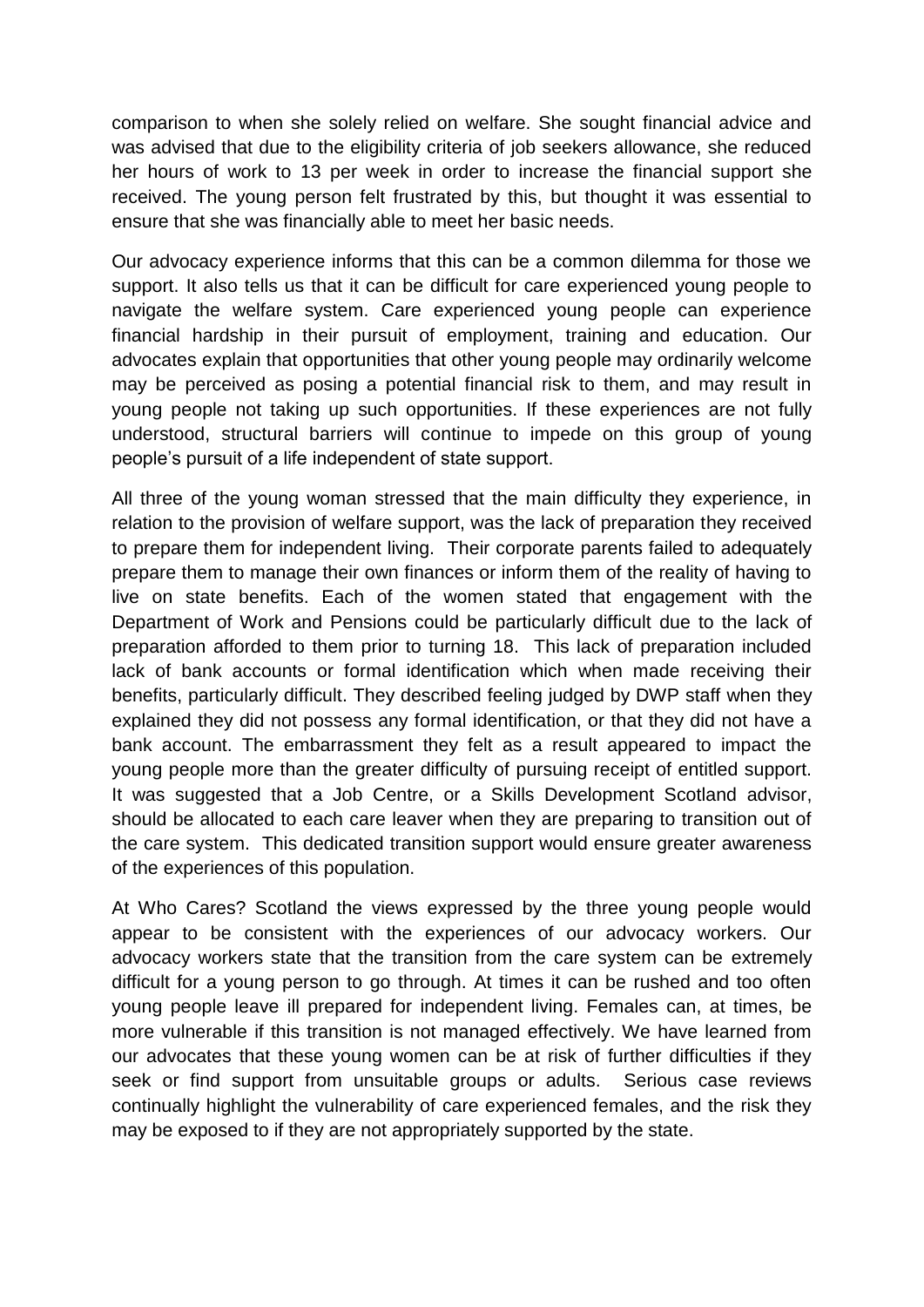All three women involved went on to explain that young care experienced women need to be able to source support from one dedicated, caring worker who can help them through the transition period; and also enable them to make informed decisions in relation to welfare support.

# **How has your (or your clients) experience with the benefit system changed in recent years since the introduction of welfare reforms?**

The young women we spoke to state that they were not aware of the recent changes in to the benefit system. They felt that the greatest difficulty for care experienced young people was that they had to almost certainly rely on state benefits in order to be able to support themselves, once they were living independently.

Advocacy workers continually speak of young people's frustration and embarrassment that their circumstances appear to dictate that, for at least a period of time, they will be financially supported by state benefits. Young people express that corporate parents should enable them to achieve a more positive future and a promising adulthood.

# **What would be your priorities for change when certain benefits / elements of employment support are devolved to Scotland?**

It was expressed by the young women we spoke to that it would be beneficial for DWP staff to have an understanding of the experiences of those growing up in care; and how difficult the transition out of care can be.

Our advocacy workers inform us that many young people feel disillusioned with employment support. They explain that often young people describe being encouraged to accept any form of training or employment; without anyone getting to assist them in planning for a career or a life not dependent on either welfare support or the minimum wage.

Young people and advocacy workers separately expressed a view that any devolved government body that will, in the future, deliver employment support is named as a corporate parent under Part 9 (Corporate Parenting) of the Children and Young People (Scotland) Act 2014. This would ensure that young people are not sanctioned as a result of the failings of their corporate parents, for example ensuring care experienced young people are equipped with the necessary skills to engage with the labour market prior to transitioning into independent living.

# **Do you have any suggestions of practical improvements that you would like to see when certain benefits/elements of employment support are under Scottish control?**

By bringing benefits and employment support under Corporate Parenting legislation, those designing the service would have the responsibility of working in partnership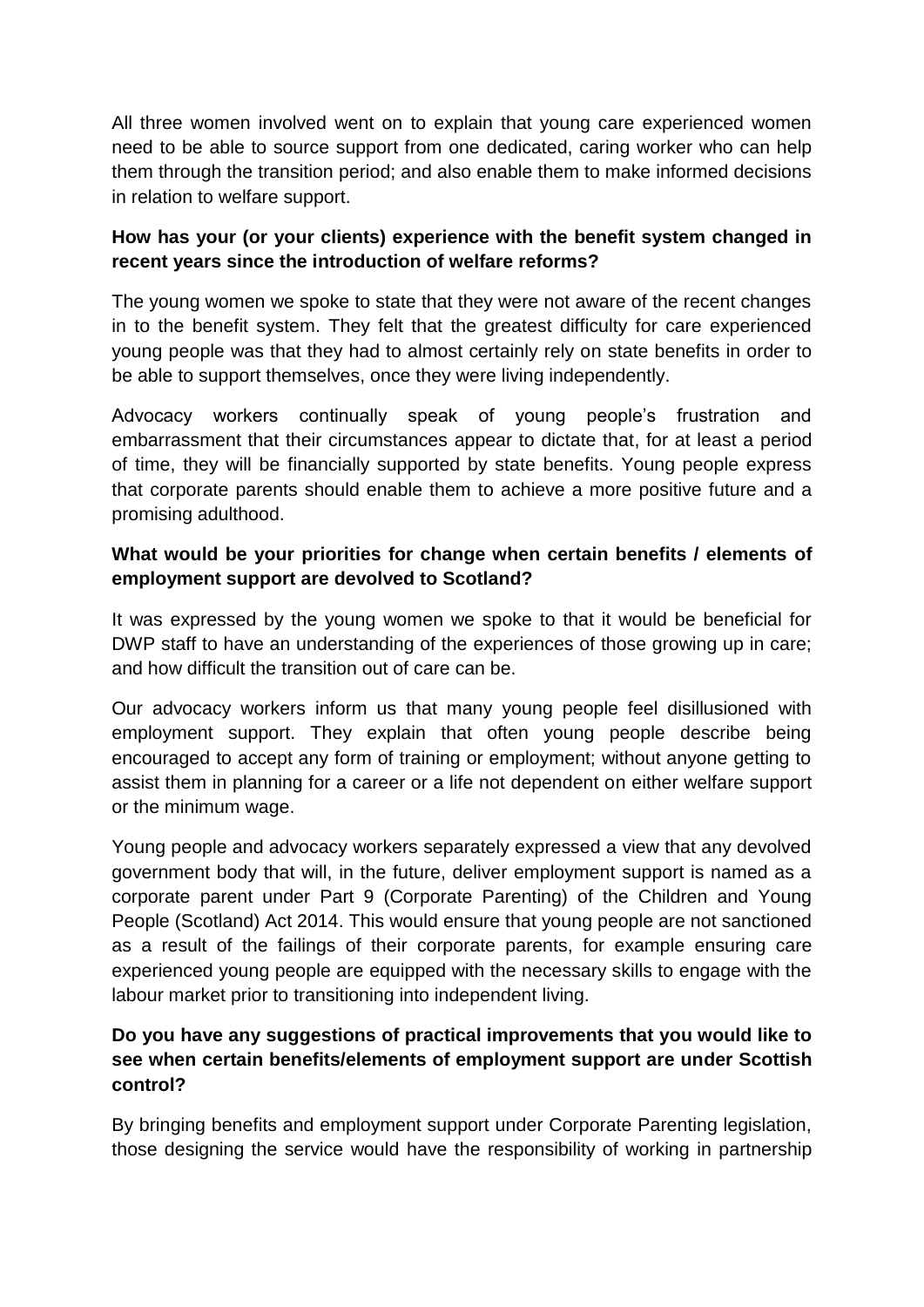with current corporate parents to ensure young people are properly prepared to enter further training or education and the labour market.

All care experienced young people should be encouraged by corporate parents to achieve the best they possibly can. Care experienced young people inform us that they often perceive that they are only expected by those that support them to transition from the care system into a life reliant on welfare. The young women we spoke to believed that greater efforts need to be made to ensure that young care experienced females are aware that the future does not have to be solely focused on having a caring role for others, whether that be children or family members.

They also stated that young females have to be given information on how to protect themselves from financial abuse. Our advocacy workers provide numerous examples where young women have struggled to identify their vulnerability and protect themselves from this kind of abuse. In some instances this has led to young women becoming involved in crime to mitigate their losses from financial abuse. The young women we spoke with stated that they struggled not to emulate the caring role for other family members; a role that they have witnessed other females, in their family, taking up. The caring role they speak of includes ensuring that family members have enough money to meet their needs. Through discussion with these young women, and through our advocacy experience, we are aware of examples where they have neglected their own needs to provide financial assistance to other family members, sometimes even to meet addiction needs of others in their family.

Our advocacy workers state that assuming such a role like this can leave these young females at risk. They have had experiences of supporting young care experienced females who have assumed a maternal role for siblings, who are not necessarily younger than them, with the expectation that they will financially support others. In a small number of instances advocacy workers have been aware of young women resorting to crime in order to meet the requirements such a role imposes on them. We believe young women in the care system have to be supported to be able to live independently, without the risk of being obliged to meet the needs of others. Young women within the care system can be some of our most vulnerable young people in Scotland. Any further discussion must ensure it is informed by this unique and often marginalised group of young people.

**Who Cares? Scotland would encourage the Welfare Reform Committee to hear evidence directly from care experienced young women. Ensuring these voices are heard will help Scotland to provide a welfare system which learns from real life experience.** 

Carly Edgar Senior Policy Development Officer Who Cares? Scotland

Thomas Timlin